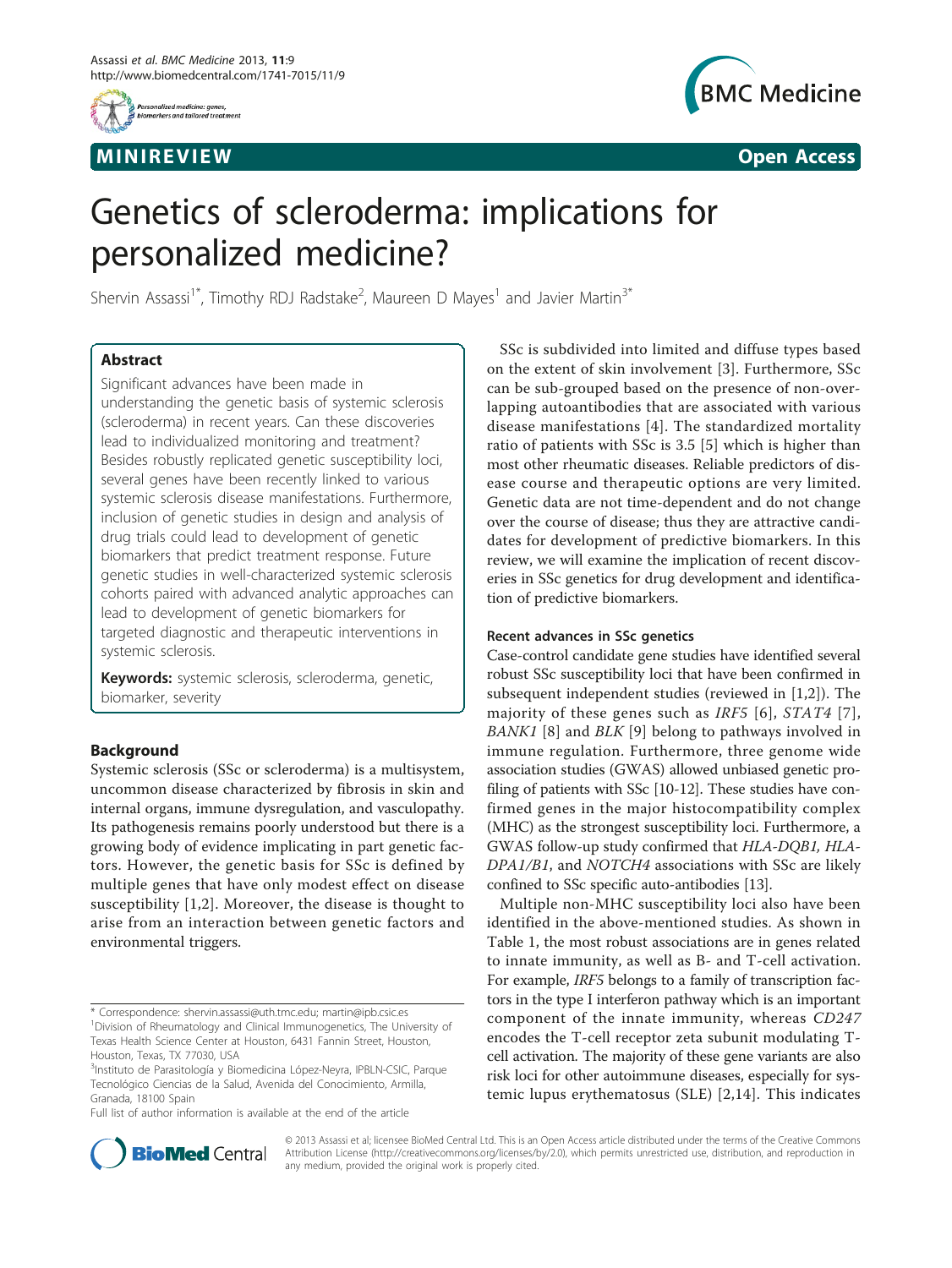|            | Approximate OR           | <b>Potential Function</b>                                   |
|------------|--------------------------|-------------------------------------------------------------|
| BANK1      | $1.2 - 1.5$ <sup>*</sup> | Lymphocyte activation - B cells                             |
| <b>BLK</b> | $1.2 - 1.5$              | Lymphocyte activation - B cells                             |
| CD247      | $1.2 - 1.5$ <sup>*</sup> | Lymphocyte activation - T cells                             |
| CD226      | $1.0 - 1.2$              | Lymphocyte activation - T cells                             |
| IRF5       | $1.2 - 1.5$              | Innate immune signaling - Interferon pathway                |
| <b>MIF</b> | $1.0 - 1.2$              | Adhesion molecule on endothelial cells                      |
| PTPN22     | $1.2 - 1.5$              | Lymphocyte activation - T cells                             |
| STAT4      | $1.2 - 1.5$              | Innate immune signaling and lymphocyte activation - T cells |
| TNFSF4     | $1.2 - 1.5$              | Lymphocyte activation - T cells and B cells                 |

<span id="page-1-0"></span>Table 1 Selected non-major histocompatibility complex susceptibility genes for systemic sclerosis which were confirmed in at least two independent studies.

\* The minor allele is protective. The inverse ratio OR is reported.

that SSc has a shared immune pathogenesis with other autoimmune diseases providing further support for the concept of quantitative thresholds in immune-cell signaling. In this concept, several genetic factors of relatively small effect may cumulatively create a state of susceptibility to autoimmune diseases (reviewed in [[15](#page-3-0)]). Self-reactive B and T-cells are a normal component of the immune system. However, they are usually kept in check by regulatory mechanisms in the thymus/bone marrow or peripheral blood. In the concept of quantitative threshold, the implicated genetic variations lead cumulatively to an impairment of necessary biological processes for destruction of self-reactive immune cells and regulating auto-reactivity. Validity of this concept in SSc is supported by the fact that several SSc genetic susceptibility loci overlap not only with SLE but also with other autoimmune diseases. For example, STAT4 is also implicated in rheumatoid arthritis [[16](#page-3-0)], and primary biliary cirrhosis [[17\]](#page-4-0). Similarly, PTPN22 is a susceptibility locus in rheumatoid arthritis [[18](#page-4-0)], type 1 diabetes mellitus [\[19\]](#page-4-0), and also SSc [[20](#page-4-0)].

Some of the confirmed SSc susceptibility loci show a stronger association with its serological or clinical (limited versus diffuse) [\[13](#page-3-0)] subtypes than the overall disease. Several genetic associations in the HLA [[8,](#page-3-0)[21](#page-4-0)] or non-HLA regions, such as BANK1, IRF8, SOX5 and IRF7 are mainly with the SSc-related autoantibodies (e.g. anti-centromere or anti-topoisomerase I) or clinical subtypes of disease [[1](#page-3-0),[2](#page-3-0),[8,](#page-3-0)[22\]](#page-4-0). Furthermore, many of the identified single nucleotide polymorphisms (SNPs) are merely a tag genetic variant for the yet to be identified causal allele. This is also applicable to GWA studies, because the utilized platforms provide more than 80% coverage for common polymorphisms in human genome by investigating SNPs that are in strong linkage disequilibrium with multiple other SNPs and serve as proxies for gene areas. Advances in gene sequencing techniques will permit large scale sequencing of these susceptibility genes to pinpoint the actual causal variant.

Some of the reported genetic associations in one ethnic group might not replicate in other ethnicities. The reported polymorphisms might not tag the causal locus in all ethnic groups because of the varying linkage disequilibrium structure among different ethnicities. Alternatively, the reported genetic associations might be truly an ethnic specific susceptibility locus for SSc.

It is noteworthy that the gene variants of interest do not operate in isolation as they are parts of intertwined biological pathways. Therefore, examination of genegene or gene-environment interactions can lead to better understanding of SSc pathogenesis. Lastly, mechanistic studies are needed to elucidate how these immune system gene variants contribute to the cross-talk among immune, vascular and fibrotic pathways leading to the unique phenotype of SSc.

## Implication of SSc genetics for predicting disease severity and organ involvement

SSc is associated with high morbidity and mortality. The disease related mortality is mainly driven by internal organ involvement [[23](#page-4-0)], especially severity of lung disease [[24](#page-4-0),[25](#page-4-0)]. As shown in Table [2,](#page-2-0) several studies have also investigated the association of MHC and non-MHC genetic loci with interstitial lung disease (ILD), pulmonary arterial hypertension (PAH), scleroderma renal crisis, and mortality. It is important to point out that the comparison of SSc patients with a particular disease manifestation with patients without that particular organ involvement (casecase analysis) is more relevant for biomarker development than comparison of patient with the disease manifestation to unaffected controls (case-control analysis). The main reason for this notion is that the prognostic biomarkers are useful if they can aid clinicians to subgroup patients (cases-case analysis) based on the expected disease progression. A case to control comparison does not occur in the clinical settings because the diagnosis of SSc is already established before clinicians become interested in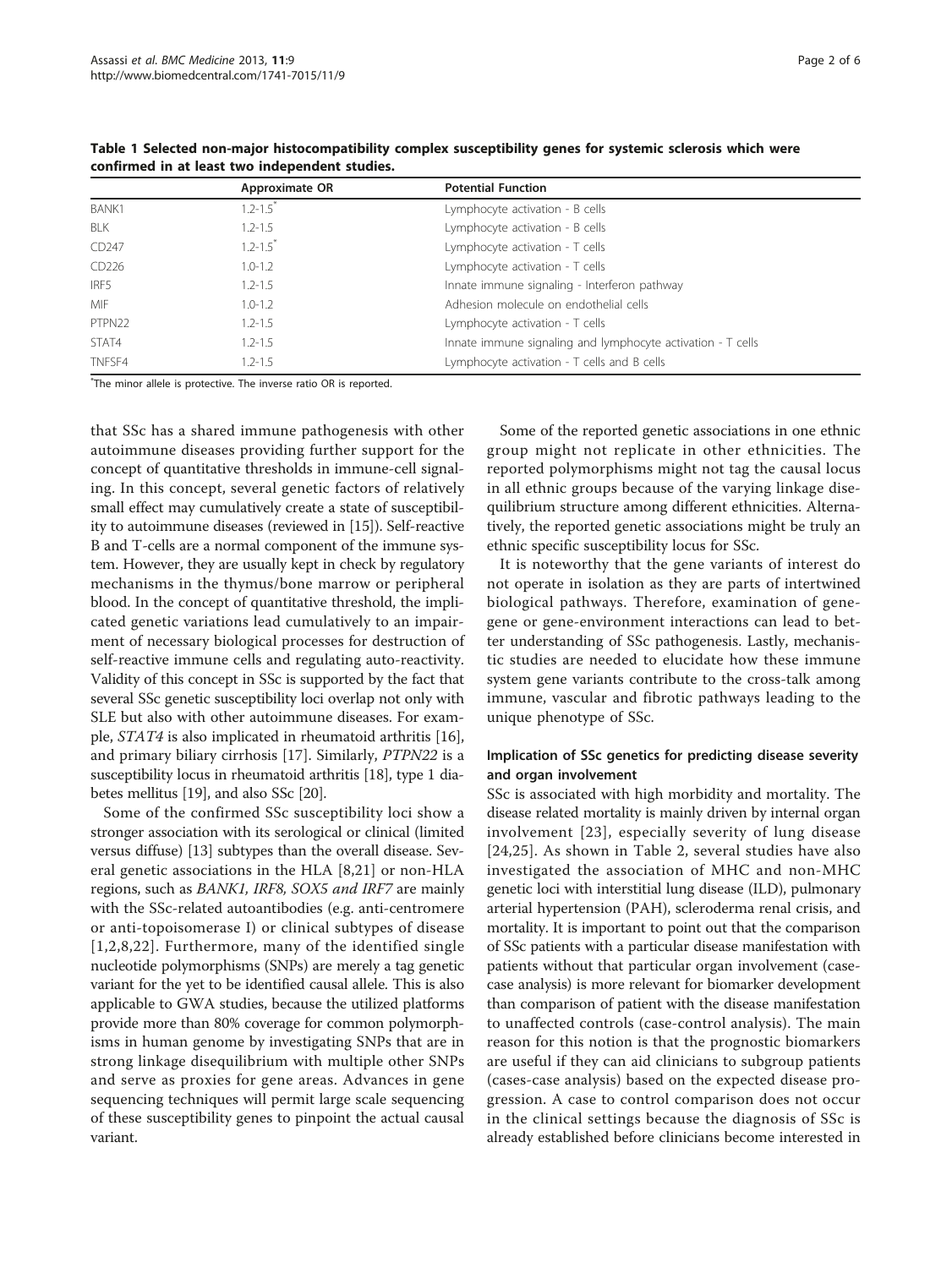<span id="page-2-0"></span>Table 2 Selected genes associated with various SSc disease manifestations based on case- case comparisons.

| Gene                  | <b>Clinical Association</b>                                                                    |
|-----------------------|------------------------------------------------------------------------------------------------|
| <b>CTGF</b>           | ILD by pulmonary function test or HRCT [27]                                                    |
| <b>HGF</b>            | End-stage ILD by pulmonary function test [28]                                                  |
| $HI A-$<br>DRB1*04:07 | Scleroderma Renal Crisis [38]                                                                  |
| HI A-<br>DRB1*13:04   | Scleroderma Renal Crisis [38]                                                                  |
| IL23R                 | PAH by echocardiogram or right heart catheterization<br>[33]                                   |
| IRAK1                 | ILD by HRCT [29]                                                                               |
| IRF5                  | Overall survival [26]<br>ILD by HRCT [6,30]<br>Severity of ILD by pulmonary function test [26] |
| KCNA5                 | PAH by right heart catheterization [34]                                                        |
| MMP-12                | ILD by pulmonary function test and HRCT [31]                                                   |
| $SP-B$                | ILD by HRCT [32]                                                                               |
| TI R <sub>2</sub>     | PAH by right heart catheterization [35]                                                        |
| TNFAIP3               | PAH by right heart catheterization [36]                                                        |
| <b>UPAR</b>           | PAH by right heart catheterization [37]                                                        |

predicting the disease course. IRF5 gene variants have been linked to overall mortality independent of disease type and serology [[26](#page-4-0)]. CTGF [\[27\]](#page-4-0), HGF [\[28\]](#page-4-0), IRAK1 [[29](#page-4-0)], IRF5 [[6,](#page-3-0)[26,30](#page-4-0)], MMP-12 [[31\]](#page-4-0), SP-B [[32\]](#page-4-0) polymorphisms are reported to be associated with ILD. The case definition for ILD varies considerably, some investigators have relied on the presence of reticular or ground glass opacities on high resolution chest computer tomography (HRCT) while others have focused on severity of ILD based on the pulmonary function results. The former approach does not differentiate between the mild stable ILD and its severe progressive forms. Furthermore, IL23R [[33\]](#page-4-0), KCNA5 [[34](#page-4-0)], TLR2 [[35\]](#page-4-0), TNAIP3 [[36](#page-4-0)], and UPAR [[37](#page-4-0)] genes are reported to be associated with PAH while HLA-DRB1\*04:07 and \*13:04 were associated with scleroderma renal crisis [\[38\]](#page-4-0).

However, the above findings need to be replicated in independent studies. Furthermore, the currently available cross-sectional patient populations for SSc genetic studies are most likely affected by survival bias, i.e. the examined prevalent cohorts with longstanding disease are depleted of patients with the most progressive and severe form of SSc. For example, SSc patients with rapidly progressive ILD have a higher mortality [\[39\]](#page-4-0), therefore patient samples with long-standing disease (mean disease duration > 5 years) are depleted of the most severe form of ILD. This can lead to decreased frequency of genetic loci associated with more severe forms of disease in the investigated patient samples. Examination of incident cases with longitudinal followup can avoid problems arising from survival bias. Furthermore, the genetic severity loci might be different than the genes linked to SSc susceptibility. For example, HGF was not a susceptibility locus for SSc but was associated with end-stage lung disease among Japanese SSc patients [\[28](#page-4-0)]. A careful phenotypic characterization of patients examined in GWAS can permit an unbiased profiling of severity loci. This will also allow combination of genetic data with other clinical and serological markers of disease severity for risk prediction.

Risk prediction in genetically complex diseases like SSc requires statistical approaches that extend beyond separate odds ratios for each SNP of interest. Genotypes at multiple SNPs can be combined into cumulative scores calculated according to the number of severity alleles carried. Furthermore, risk reclassification statistics can be used to combine genetic and clinical data. In this approach, patients in the intermediate risk group based on clinical data are reassigned to low- or high-risk categories using the pertinent genetic information.

#### Implication of SSc genetics for treatment selection

The newly identified genetic susceptibility pathways can lead to identification of novel therapeutic targets and guide drug development. Indeed, some of the currently investigated biologic therapies for SSc match appropriately to these pathways. These include anti-interferon (e. g. sifalimumab) and anti-B-cell agents (e.g. rituximab) [[40\]](#page-4-0). Furthermore, the SSc genetic data lend support to T-cell directed therapies (e.g. abatacept). However, there are no reported large-scale, randomized controlled studies of B-cell, T-cell, interferon directed therapies in patients with SSc.

Beyond identification of new therapeutic targets, the genetic information might be used to identify the high responsive group to a particular biologic treatment. There are no data on predictive significance of genetic information for response to treatment in SSc. This requires the collection of genetic material in drug trials and careful analysis of genetic information conditional on the study outcomes. Considering the modest effect of these gene variants on the disease susceptibility, we might be underpowered to examine the predictive significance of these factors in drug trials using traditional (frequentist) statistical methods (especially after sample partitioning into treatment and control arms). Bayesian analysis of trial results in uncommon diseases such as SSc [[41](#page-5-0)] might lead to more flexible and clinically useful biomarker development.

Independent of disease susceptibility genes, the genetic information can be used to predict drug metabolism and development of adverse effects (pharmacogenetics). For example, polymorphism in the UGT1A9 affect metabolism of mycophenolate mofetil and predict acute rejection in renal transplant patients [[42](#page-5-0),[43](#page-5-0)]. Despite the widespread use of mycophenolate mofetil, the role of this polymorphism for response to treatment and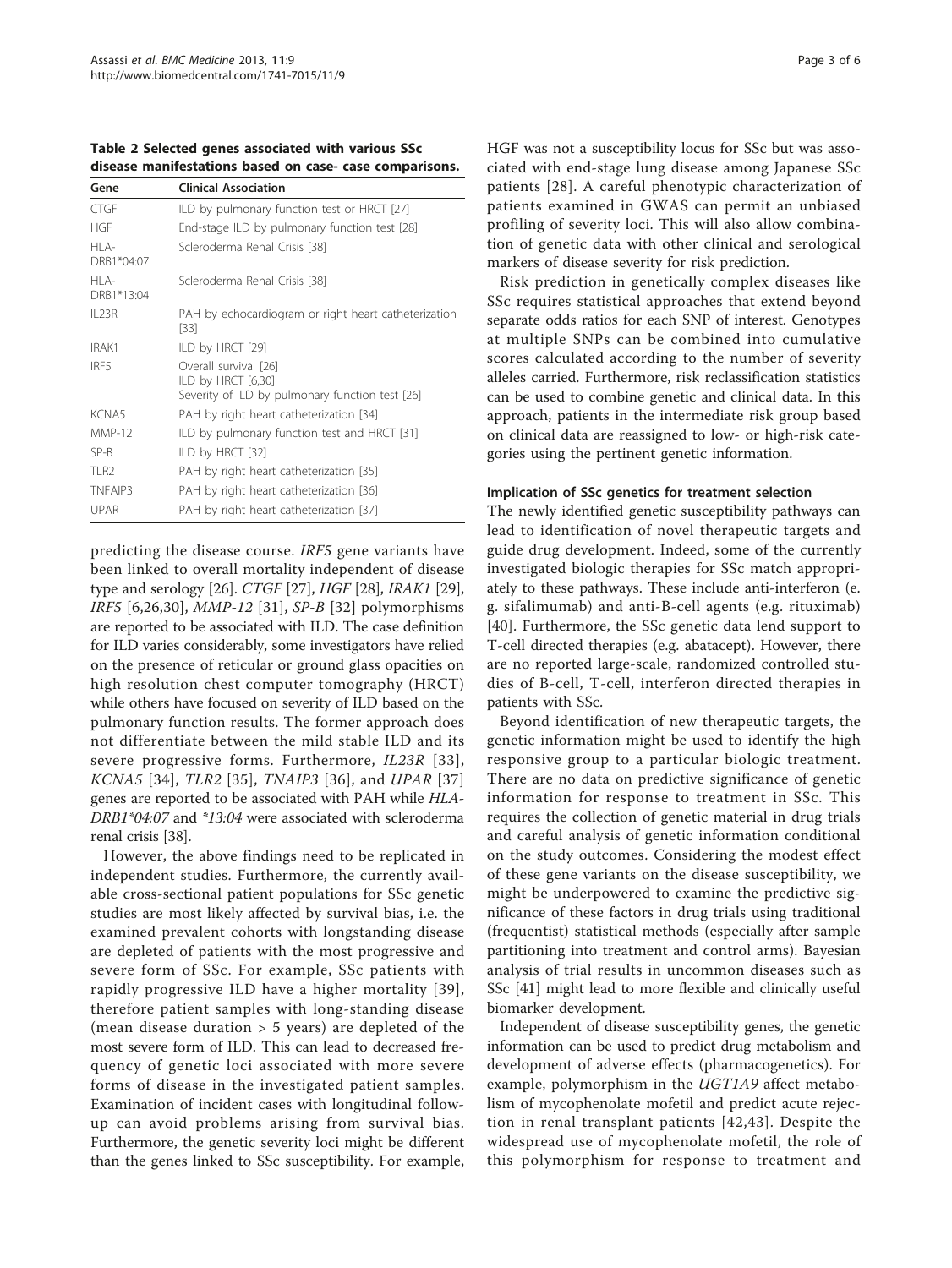<span id="page-3-0"></span>development of adverse events has not been investigated in SSc patients.

In a recently published study, a polymorphism in the IL-6 gene predicted response to rituximab in a sample of patients with SLE and other rheumatic diseases that included patients with SSc [[44\]](#page-5-0).

## Conclusion

The significant advances in SSc genetics represent an opportunity for biomarker development. Careful phenotypic characterization, independent confirmation of current findings, inclusion of genetic studies in drug trials, and utilization of novel analytic approaches paired with advanced high-throughput technologies can potentially lead to identification of genetic markers that predict disease severity and response to treatment in SSc.

#### **Abbreviations**

GWAS: Genome wide association studies; HLA: Human leukocyte antigen; HRCT: High resolution chest computer tomography; ILD: Interstitial Lung Disease; MHC: Major histocompatibility complex; PAH: Pulmonary arterial hypertension; SNP: Single nucleotide polymorphism; SSc: Systemic sclerosis.

#### Authors' contributions

SA, TR, MM, and JM were involved in drafting and revising of the manuscript and approved its final version. All authors meet the criteria for authorship.

#### Authors' information

SA is associate professor of medicine/rheumatology at the University of Texas-Houston (USA). His research focuses on correlation of genomic data with important clinical outcomes in systemic sclerosis and other rheumatic diseases.

TR is a professor of Rheumatology & Clinical Immunology at the University of Utrecht (The Netherlands). His area of research focuses on mechanistic and genetic translational studies in systemic sclerosis and other rheumatic diseases.

MM is a professor of medicine/rheumatology at the University of Texas-Houston (USA). Her research focuses on genetic and clinical studies in systemic sclerosis.

JM is a professor of genetics in Instituto de Parasitología y Biomedicina López-Neyra, Consejo Superior de Investigaciones Científicas (CSIC) in Granada (Spain). His research focuses on genetics of systemic sclerosis, as well as other rheumatic and autoimmune diseases.

#### Competing interests

The authors declare that they have no competing interests.

#### Author details

<sup>1</sup>Division of Rheumatology and Clinical Immunogenetics, The University of Texas Health Science Center at Houston, 6431 Fannin Street, Houston, Houston, Texas, TX 77030, USA. <sup>2</sup>Department of Rheumatology & Clinical Immunology, University Medical Center Utrecht, Heidelberglaan 100, Utrecht, 3584 CX The Netherlands. <sup>3</sup>Instituto de Parasitología y Biomedicina López-Neyra, IPBLN-CSIC, Parque Tecnológico Ciencias de la Salud, Avenida del Conocimiento, Armilla, Granada, 18100 Spain.

#### Received: 20 July 2012 Accepted: 11 January 2013 Published: 11 January 2013

#### References

- Martin J, Fonseca C: [The genetics of scleroderma.](http://www.ncbi.nlm.nih.gov/pubmed/20960081?dopt=Abstract) Curr Rheumatol Rep 2011, 13:13-20.
- Martin JE, Bossini-Castillo L, Martin J: [Unraveling the genetic component](http://www.ncbi.nlm.nih.gov/pubmed/22218928?dopt=Abstract) [of systemic sclerosis.](http://www.ncbi.nlm.nih.gov/pubmed/22218928?dopt=Abstract) Hum Genet 2012, 131:1023-1037.
- 3. Leroy EC, Black C, Fleischmajer R, Jablonska S, Krieg T, Medsger TA Jr, Rowell N, Wollheim F: [Scleroderma \(systemic sclerosis\): classification,](http://www.ncbi.nlm.nih.gov/pubmed/3361530?dopt=Abstract) [subsets and pathogenesis.](http://www.ncbi.nlm.nih.gov/pubmed/3361530?dopt=Abstract) J Rheumatol 1988, 15:202-205.
- 4. Steen VD: [Autoantibodies in systemic sclerosis.](http://www.ncbi.nlm.nih.gov/pubmed/16084222?dopt=Abstract) Semin Arthritis Rheum 2005, 35:35-42.
- 5. Elhai M, Meune C, Avouac J, Kahan A, Allanore Y: Trends in mortality in patients with systemic sclerosis over 40 years: a systematic review and meta-analysis of cohort studies. Rheumatology (Oxford) 2011, 51:1017-1026.
- 6. Dieude P, Guedj M, Wipff J, Avouac J, Fajardy I, Diot E, Granel B, Sibilia J, Cabane J, Mouthon L, Cracowski JL, Carpentier PH, Hachulla E, Meyer O, Kahan A, Boileau C, Allanore Y: [Association between the IRF5 rs2004640](http://www.ncbi.nlm.nih.gov/pubmed/19116937?dopt=Abstract) [functional polymorphism and systemic sclerosis: A new perspective for](http://www.ncbi.nlm.nih.gov/pubmed/19116937?dopt=Abstract) [pulmonary fibrosis.](http://www.ncbi.nlm.nih.gov/pubmed/19116937?dopt=Abstract) Arthritis Rheum 2009, 60:225-233.
- 7. Rueda B, Broen J, Simeon C, Hesselstrand R, Diaz B, Suarez H, Ortego-Centeno N, Riemekasten G, Fonollosa V, Vonk MC, van den Hoogen FH, Sanchez-Roman J, guirre-Zamorano MA, Garcia-Portales R, Pros A, Camps MT, Gonzalez-Gay MA, Coenen MJ, Airo P, Beretta L, Scorza R, van LJ, Gonzalez-Escribano MF, Nelson JL, Radstake TR, Martin J: [The STAT4](http://www.ncbi.nlm.nih.gov/pubmed/19286670?dopt=Abstract) [gene influences the genetic predisposition to systemic sclerosis](http://www.ncbi.nlm.nih.gov/pubmed/19286670?dopt=Abstract) [phenotype.](http://www.ncbi.nlm.nih.gov/pubmed/19286670?dopt=Abstract) Hum Mol Genet 2009, 18:2071-2077.
- 8. Rueda B, Gourh P, Broen J, Agarwal SK, Simeon C, Ortego-Centeno N, Vonk MC, Coenen M, Riemekasten G, Hunzelmann N, Hesselstrand R, Tan FK, Reveille JD, Assassi S, Garcia-Hernandez FJ, Carreira P, Camps M, Fernandez-Nebro A, Garcia de la Peña P, Nearney T, Hilda D, Gónzalez-Gay MA, Airo P, Beretta L, Scorza R, Radstake TR, Mayes MD, Arnett FC, Martin J: [BANK1 functional variants are associated with susceptibility to](http://www.ncbi.nlm.nih.gov/pubmed/19815934?dopt=Abstract) [diffuse systemic sclerosis in Caucasians.](http://www.ncbi.nlm.nih.gov/pubmed/19815934?dopt=Abstract) Ann Rheum Dis 2010, 69:700-705.
- 9. Gourh P, Agarwal SK, Martin E, Divecha D, Rueda B, Bunting H, Assassi S, Paz G, Shete S, McNearney T, Draeger H, Reveille JD, Radstake TR, Simeon CP, Rodriguez L, Vicente E, Gonzalez-Gay MA, Mayes MD, Tan FK, Martin J, Arnett FC: [Association of the C8orf13-BLK region with systemic](http://www.ncbi.nlm.nih.gov/pubmed/19796918?dopt=Abstract) [sclerosis in North-American and European populations.](http://www.ncbi.nlm.nih.gov/pubmed/19796918?dopt=Abstract) J Autoimmun 2010, 34:155-162.
- 10. Radstake TR, Gorlova O, Rueda B, Martin JE, Alizadeh BZ, Palomino-Morales R, Coenen MJ, Vonk MC, Voskuyl AE, Schuerwegh AJ, Broen JC, van Riel PL, van 't SR, Italiaander A, Ophoff RA, Riemekasten G, Hunzelmann N, Simeon CP, Ortego-Centeno N, Gonzalez-Gay MA, Gonzalez-Escribano MF, Airo P, van LJ, Herrick A, Worthington J, Hesselstrand R, Smith V, De KF, Houssiau F, Chee MM, et al: [Genome-wide association study of systemic](http://www.ncbi.nlm.nih.gov/pubmed/20383147?dopt=Abstract) [sclerosis identifies CD247 as a new susceptibility locus.](http://www.ncbi.nlm.nih.gov/pubmed/20383147?dopt=Abstract) Nat Genet 2010, 42:426-429.
- 11. Zhou X, Lee JE, Arnett FC, Xiong M, Park MY, Yoo YK, Shin ES, Reveille JD, Mayes MD, Kim JH, Song R, Choi JY, Park JA, Lee YJ, Lee EY, Song YW, Lee EB: [HLA-DPB1 and DPB2 are genetic loci for systemic sclerosis: a](http://www.ncbi.nlm.nih.gov/pubmed/19950302?dopt=Abstract) [genome-wide association study in Koreans with replication in North](http://www.ncbi.nlm.nih.gov/pubmed/19950302?dopt=Abstract) [Americans.](http://www.ncbi.nlm.nih.gov/pubmed/19950302?dopt=Abstract) Arthritis Rheum 2009, 60:3807-3814.
- 12. Allanore Y, Saad M, Dieude P, Avouac J, Distler JH, Amouyel P, Matucci-Cerinic M, Riemekasten G, Airo P, Melchers I, Hachulla E, Cusi D, Wichmann HE, Wipff J, Lambert JC, Hunzelmann N, Tiev K, Caramaschi P, Diot E, Kowal-Bielecka O, Valentini G, Mouthon L, Czirjak L, Damjanov N, Salvi E, Conti C, Muller M, Muller-Ladner U, Riccieri V, Ruiz B, et al: [Genome](http://www.ncbi.nlm.nih.gov/pubmed/21750679?dopt=Abstract)wide scan [identifies TNIP1, PSORS1C1, and RHOB as novel risk loci for](http://www.ncbi.nlm.nih.gov/pubmed/21750679?dopt=Abstract) [systemic sclerosis.](http://www.ncbi.nlm.nih.gov/pubmed/21750679?dopt=Abstract) PLoS Genet 2011, 7:e1002091.
- 13. Gorlova O, Martin JE, Rueda B, Koeleman BP, Ying J, Teruel M, az-Gallo LM, Broen JC, Vonk MC, Simeon CP, Alizadeh BZ, Coenen MJ, Voskuyl AE, Schuerwegh AJ, van Riel PL, Vanthuyne M, van 't SR, Italiaander A, Ophoff RA, Hunzelmann N, Fonollosa V, Ortego-Centeno N, Gonzalez-Gay MA, Garcia-Hernandez FJ, Gonzalez-Escribano MF, Airo P, van LJ, Worthington J, Hesselstrand R, Smith V, et al: [Identification of Novel](http://www.ncbi.nlm.nih.gov/pubmed/21779181?dopt=Abstract) [Genetic Markers Associated with Clinical Phenotypes of Systemic](http://www.ncbi.nlm.nih.gov/pubmed/21779181?dopt=Abstract) [Sclerosis through a Genome-Wide Association Strategy.](http://www.ncbi.nlm.nih.gov/pubmed/21779181?dopt=Abstract) PLoS Genet 2011, 7:e1002178.
- 14. Guerra SG, Vyse TJ, Cunninghame Graham DS: [The genetics of lupus: a](http://www.ncbi.nlm.nih.gov/pubmed/22640752?dopt=Abstract) [functional perspective.](http://www.ncbi.nlm.nih.gov/pubmed/22640752?dopt=Abstract) Arthritis Res Ther 2012, 14:211
- 15. Cho JH, Gregersen PK: [Genomics and the multifactorial nature of human](http://www.ncbi.nlm.nih.gov/pubmed/22029983?dopt=Abstract) [autoimmune disease.](http://www.ncbi.nlm.nih.gov/pubmed/22029983?dopt=Abstract) N Engl J Med 2011, 365:1612-1623.
- 16. Remmers EF, Plenge RM, Lee AT, Graham RR, Hom G, Behrens TW, de Bakker PI, Le JM, Lee HS, Batliwalla F, Li W, Masters SL, Booty MG, Carulli JP, Padyukov L, Alfredsson L, Klareskog L, Chen WV, Amos CI, Criswell LA, Seldin MF, Kastner DL, Gregersen PK: [STAT4 and the risk of rheumatoid](http://www.ncbi.nlm.nih.gov/pubmed/17804842?dopt=Abstract)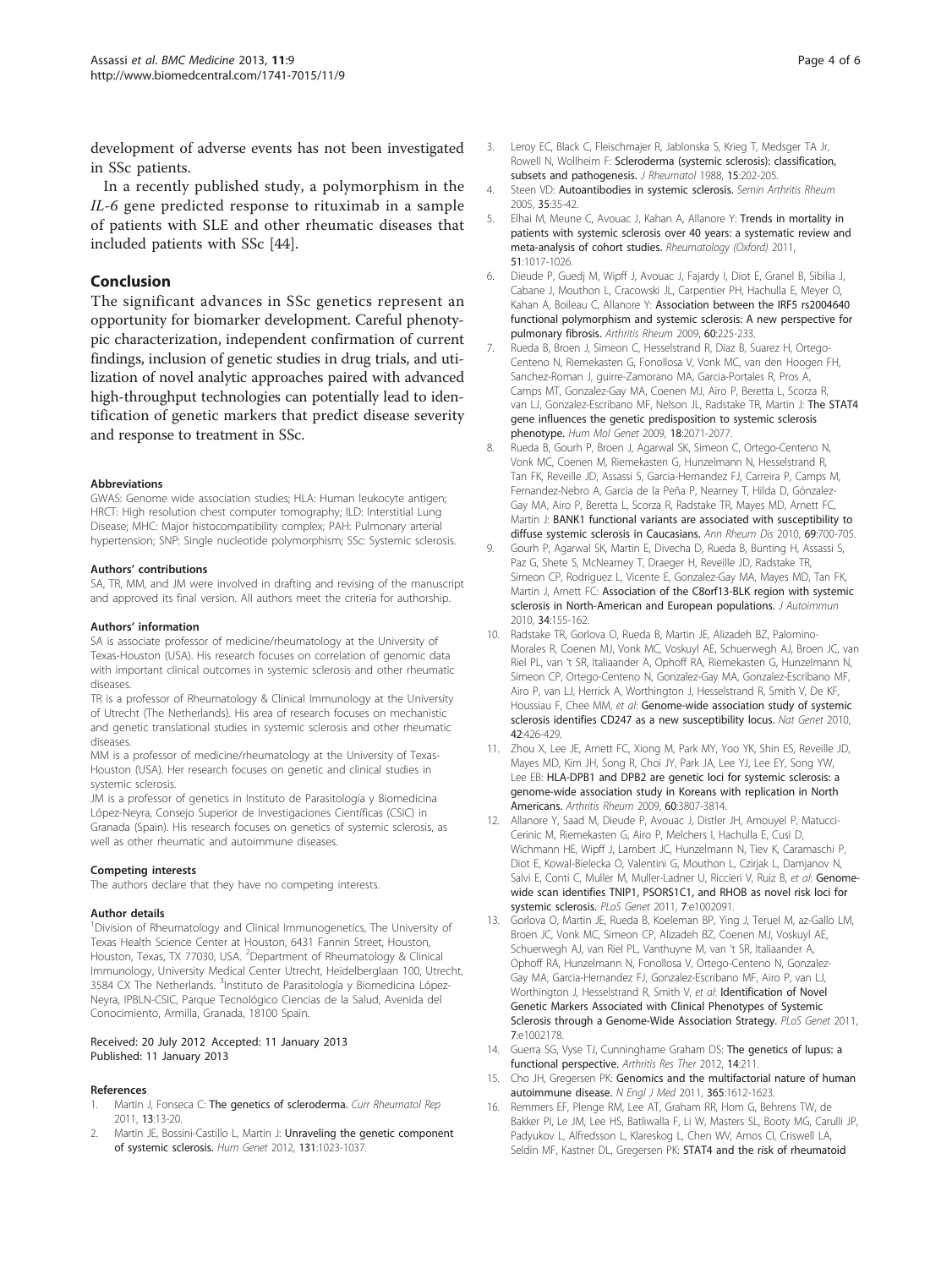<span id="page-4-0"></span>[arthritis and systemic lupus erythematosus.](http://www.ncbi.nlm.nih.gov/pubmed/17804842?dopt=Abstract) N Engl J Med 2007, 357:977-986.

- 17. Mells GF, Floyd JA, Morley KI, Cordell HJ, Franklin CS, Shin SY, Heneghan MA, Neuberger JM, Donaldson PT, Day DB, Ducker SJ, Muriithi AW, Wheater EF, Hammond CJ, Dawwas MF, UK PBC Consortium, Wellcome Trust Case Control Consortium, Jones DE, Peltonen L, Alexander GJ, Sandford RN, Anderson CA: [Genome-wide association study](http://www.ncbi.nlm.nih.gov/pubmed/21399635?dopt=Abstract) [identifies 12 new susceptibility loci for primary biliary cirrhosis.](http://www.ncbi.nlm.nih.gov/pubmed/21399635?dopt=Abstract) Nat Genet 2011, 43:329-332.
- 18. Begovich AB, Carlton VE, Honigberg LA, Schrodi SJ, Chokkalingam AP, Alexander HC, Ardlie KG, Huang Q, Smith AM, Spoerke JM, Conn MT, Chang M, Chang SY, Saiki RK, Catanese JJ, Leong DU, Garcia VE, McAllister LB, Jeffery DA, Lee AT, Batliwalla F, Remmers E, Criswell LA, Seldin MF, Kastner DL, Amos CI, Sninsky JJ, Gregersen PK: [A missense](http://www.ncbi.nlm.nih.gov/pubmed/15208781?dopt=Abstract) [single-nucleotide polymorphism in a gene encoding a protein tyrosine](http://www.ncbi.nlm.nih.gov/pubmed/15208781?dopt=Abstract) [phosphatase \(PTPN22\) is associated with rheumatoid arthritis.](http://www.ncbi.nlm.nih.gov/pubmed/15208781?dopt=Abstract) Am J Hum Genet 2004, 75:330-337.
- 19. Criswell LA, Pfeiffer KA, Lum RF, Gonzales B, Novitzke J, Kern M, Moser KL, Begovich AB, Carlton VE, Li W, Lee AT, Ortmann W, Behrens TW, Gregersen PK: [Analysis of families in the multiple autoimmune disease](http://www.ncbi.nlm.nih.gov/pubmed/15719322?dopt=Abstract) [genetics consortium \(MADGC\) collection: the PTPN22 620W allele](http://www.ncbi.nlm.nih.gov/pubmed/15719322?dopt=Abstract) [associates with multiple autoimmune phenotypes.](http://www.ncbi.nlm.nih.gov/pubmed/15719322?dopt=Abstract) Am J Hum Genet 2005, 76:561-571.
- 20. Diaz-Gallo LM, Gourh P, Broen J, Simeon C, Fonollosa V, Ortego-Centeno N, Agarwal S, Vonk MC, Coenen M, Riemekasten G, Hunzelmann N, Hesselstrand R, Tan FK, Reveille JD, Assassi S, García-Hernandez FJ, Carreira P, Camps MT, Fernandez-Nebro A, de la Peña PG, Nearney T, Hilda D, González-Gay MA, Airo P, Beretta L, Scorza R, Herrick A, Worthington J, Pros A, Gómez-Gracia I, Trapiella L, Espinosa G, Castellvi I, Witte T, de Keyser F, Vanthuyne M, Mayes MD, Radstake TR, Arnett FC, Martin J, Rueda B: [Analysis of the influence of PTPN22 gene](http://www.ncbi.nlm.nih.gov/pubmed/21131644?dopt=Abstract) [polymorphisms in systemic sclerosis.](http://www.ncbi.nlm.nih.gov/pubmed/21131644?dopt=Abstract) Ann Rheum Dis 2011, 70:454-462.
- 21. Arnett FC, Gourh P, Shete S, Ahn CW, Honey R, Agarwal SK, Tan FK, McNearney T, Fischbach M, Fritzler MJ, Mayes MD, Reveille JD: [Major](http://www.ncbi.nlm.nih.gov/pubmed/19596691?dopt=Abstract) [Histocompatibility Complex \(MHC\) class II alleles, haplotypes, and](http://www.ncbi.nlm.nih.gov/pubmed/19596691?dopt=Abstract) [epitopes which confer susceptibility or protection in the fibrosing](http://www.ncbi.nlm.nih.gov/pubmed/19596691?dopt=Abstract) [autoimmune disease systemic sclerosis: analyses in 1300 Caucasian,](http://www.ncbi.nlm.nih.gov/pubmed/19596691?dopt=Abstract) [African-American and Hispanic cases and 1000 controls.](http://www.ncbi.nlm.nih.gov/pubmed/19596691?dopt=Abstract) Ann Rheum Dis 2009, 69:822-827.
- 22. Carmona FD, Gutala R, Simeon CP, Carreira P, Ortego-Centeno N, Vicente-Rabaneda E, Garcia-Hernandez FJ, Garcia de la PP, Fernandez-Castro M, Martinez-Estupinan L, Egurbide MV, Tsao BP, Gourh P, Agarwal SK, Assassi S, Mayes MD, Arnett FC, Tan FK, Martin J, Spanish Scleroderma Group: [Novel](http://www.ncbi.nlm.nih.gov/pubmed/21926187?dopt=Abstract) [identification of the IRF7 region as an anticentromere autoantibody](http://www.ncbi.nlm.nih.gov/pubmed/21926187?dopt=Abstract) [propensity locus in systemic sclerosis.](http://www.ncbi.nlm.nih.gov/pubmed/21926187?dopt=Abstract) Ann Rheum Dis 2012, 71:114-119.
- 23. Ioannidis JP, Vlachoyiannopoulos PG, Haidich AB, Medsger TA Jr, Lucas M, Michet CJ, Kuwana M, Yasuoka H, van den HF, Te BL, van Laar JM, Verbeet NL, Matucci-Cerinic M, Georgountzos A, Moutsopoulos HM: [Mortality in systemic sclerosis: an international meta-analysis of](http://www.ncbi.nlm.nih.gov/pubmed/15639201?dopt=Abstract) [individual patient data.](http://www.ncbi.nlm.nih.gov/pubmed/15639201?dopt=Abstract) Am J Med 2005, 118:2-10.
- 24. Steen VD, Medsger TA: [Changes in causes of death in systemic sclerosis,](http://www.ncbi.nlm.nih.gov/pubmed/17329309?dopt=Abstract) [1972-2002.](http://www.ncbi.nlm.nih.gov/pubmed/17329309?dopt=Abstract) Ann Rheum Dis 2007, 66:940-944.
- 25. Tyndall AJ, Bannert B, Vonk M, Airo P, Cozzi F, Carreira PE, Bancel DF, Allanore Y, Muller-Ladner U, Distler O, Jannone F, Pellerito R, Pileckyte M, Miniati I, Ananieva L, Gurman AB, Damjanov N, Mueller A, Valentini G, Riemekasten G, Tikly M, Hummers L, Henriques MJ, Caramaschi P, Scheja A, Rozman B, Ton E, Kumanovics G, Coleiro B, Feierl E, et al: [Causes and risk](http://www.ncbi.nlm.nih.gov/pubmed/20551155?dopt=Abstract) [factors for death in systemic sclerosis: a study from the EULAR](http://www.ncbi.nlm.nih.gov/pubmed/20551155?dopt=Abstract) [Scleroderma Trials and Research \(EUSTAR\) database.](http://www.ncbi.nlm.nih.gov/pubmed/20551155?dopt=Abstract) Ann Rheum Dis 2010, 69:1809-1815.
- 26. Sharif R, Mayes MD, Tan FK, Gorlova OY, Hummers LK, Shah AA, Furst DE, Khanna D, Martin J, Bossini-Castillo L, Gonzalez EB, Ying J, Draeger HT, Agarwal SK, Reveille JD, Arnett FC, Wigley FM, Assassi S: [IRF5](http://www.ncbi.nlm.nih.gov/pubmed/22440820?dopt=Abstract) [polymorphism predicts prognosis in patients with systemic sclerosis.](http://www.ncbi.nlm.nih.gov/pubmed/22440820?dopt=Abstract) Ann Rheum Dis 2012, 71:1197-1202.
- 27. Fonseca C, Lindahl GE, Ponticos M, Sestini P, Renzoni EA, Holmes AM, Spagnolo P, Pantelidis P, Leoni P, McHugh N, Stock CJ, Shi-Wen X, Denton CP, Black CM, Welsh KI, du Bois RM, Abraham DJ: [A polymorphism](http://www.ncbi.nlm.nih.gov/pubmed/17881752?dopt=Abstract) [in the CTGF promoter region associated with systemic sclerosis.](http://www.ncbi.nlm.nih.gov/pubmed/17881752?dopt=Abstract) N Engl J Med 2007, 357:1210-1220.
- 28. Hoshino K, Satoh T, Kawaguchi Y, Kuwana M: [Association of hepatocyte](http://www.ncbi.nlm.nih.gov/pubmed/21520010?dopt=Abstract) [growth factor promoter polymorphism with severity of interstitial lung](http://www.ncbi.nlm.nih.gov/pubmed/21520010?dopt=Abstract) [disease in Japanese patients with systemic sclerosis.](http://www.ncbi.nlm.nih.gov/pubmed/21520010?dopt=Abstract) Arthritis Rheum 2011, 63:2465-2472.
- 29. Dieude P, Bouaziz M, Guedj M, Riemekasten G, Airo P, Muller M, Cusi D, Matucci-Cerinic M, Melchers I, Koenig W, Salvi E, Wichmann HE, Cuomo G, Hachulla E, Diot E, Hunzelmann N, Caramaschi P, Mouthon L, Riccieri V, Distler J, Tarner I, Avouac J, Meyer O, Kahan A, Chiocchia G, Boileau C, Allanore Y: [Evidence of the contribution of the X chromosome to](http://www.ncbi.nlm.nih.gov/pubmed/21898345?dopt=Abstract) [systemic sclerosis susceptibility: association with the functional IRAK1](http://www.ncbi.nlm.nih.gov/pubmed/21898345?dopt=Abstract) [196Phe/532Ser haplotype.](http://www.ncbi.nlm.nih.gov/pubmed/21898345?dopt=Abstract) Arthritis Rheum 2011, 63:3979-3987.
- 30. Dieude P, Dawidowicz K, Guedj M, Legrain Y, Wipff J, Hachulla E, Diot E, Sibilia J, Mouthon L, Cabane J, Amoura Z, Crakowski JL, Carpentier P, Avouac J, Meyer O, Kahan A, Boileau C, Allanore Y: [Phenotype-haplotype](http://www.ncbi.nlm.nih.gov/pubmed/20231204?dopt=Abstract) [correlation of IRF5 in systemic sclerosis: role of 2 haplotypes in disease](http://www.ncbi.nlm.nih.gov/pubmed/20231204?dopt=Abstract) [severity.](http://www.ncbi.nlm.nih.gov/pubmed/20231204?dopt=Abstract) J Rheumatol 2010, 37:987-992.
- 31. Manetti M, Ibba-Manneschi L, Fatini C, Guiducci S, Cuomo G, Bonino C, Bazzichi L, Liakouli V, Giacomelli R, Abbate R, Bombardieri S, Montecucco C, Valentini G, Matucci-Cerinic M: [Association of a functional polymorphism](http://www.ncbi.nlm.nih.gov/pubmed/20595276?dopt=Abstract) [in the matrix metalloproteinase-12 promoter region with systemic](http://www.ncbi.nlm.nih.gov/pubmed/20595276?dopt=Abstract) [sclerosis in an Italian population.](http://www.ncbi.nlm.nih.gov/pubmed/20595276?dopt=Abstract) J Rheumatol 2010, 37:1852-1857.
- 32. Sumita Y, Sugiura T, Kawaguchi Y, Baba S, Soejima M, Murakawa Y, Hara M, Kamatani N: Genetic polymorphisms in the surfactant proteins in systemic sclerosis in Japanese: T/T genotype at 1580 C/T (Thr131Ile) in the SP-B gene reduces the risk of interstitial lung disease. Rheumatology (Oxford) 2008, 47:289-291.
- 33. Agarwal SK, Gourh P, Shete S, Paz G, Divecha D, Reveille JD, Assassi S, Tan FK, Mayes MD, Arnett FC: [Association of interleukin 23 receptor](http://www.ncbi.nlm.nih.gov/pubmed/19918037?dopt=Abstract) [polymorphisms with anti-topoisomerase-I positivity and pulmonary](http://www.ncbi.nlm.nih.gov/pubmed/19918037?dopt=Abstract) [hypertension in systemic sclerosis.](http://www.ncbi.nlm.nih.gov/pubmed/19918037?dopt=Abstract) J Rheumatol 2009, 36:2715-2723.
- 34. Wipff J, Dieude P, Guedj M, Ruiz B, Riemekasten G, Cracowski JL, Matucci-Cerinic M, Melchers I, Humbert M, Hachulla E, Airo P, Diot E, Hunzelmann N, Caramaschi P, Sibilia J, Valentini G, Tiev K, Girerd B, Mouthon L, Riccieri V, Carpentier PH, Distler J, Amoura Z, Tarner I, Degano B, Avouac J, Meyer O, Kahan A, Boileau C, Allanore Y: [Association of a KCNA5 gene](http://www.ncbi.nlm.nih.gov/pubmed/20556823?dopt=Abstract) [polymorphism with systemic sclerosis-associated pulmonary arterial](http://www.ncbi.nlm.nih.gov/pubmed/20556823?dopt=Abstract) [hypertension in the European Caucasian population.](http://www.ncbi.nlm.nih.gov/pubmed/20556823?dopt=Abstract) Arthritis Rheum 2010, 62:3093-3100.
- 35. Broen JC, Bossini-Castillo L, van BL, Vonk MC, Knaapen H, Beretta L, Rueda B, Hesselstrand R, Herrick A, Worthington J, Hunzelman N, Denton CP, Fonseca C, Riemekasten G, Kiener HP, Scorza R, Simeon CP, Ortego-Centeno N, Gonzalez-Gay MA, Airo P, Coenen MJ, Martin J, Radstake TR, Spanish Systemic Sclerosis Group: [A rare polymorphism in](http://www.ncbi.nlm.nih.gov/pubmed/21905008?dopt=Abstract) [the gene for Toll-like receptor 2 is associated with systemic sclerosis](http://www.ncbi.nlm.nih.gov/pubmed/21905008?dopt=Abstract) [phenotype and increases the production of inflammatory mediators.](http://www.ncbi.nlm.nih.gov/pubmed/21905008?dopt=Abstract) Arthritis Rheum 2012, 64:264-271.
- 36. Dieude P, Guedj M, Wipff J, Ruiz B, Riemekasten G, Matucci-Cerinic M, Melchers I, Hachulla E, Airo P, Diot E, Hunzelmann N, Cabane J, Mouthon L, Cracowski JL, Riccieri V, Distler J, Meyer O, Kahan A, Boileau C, Allanore Y: [Association of the TNFAIP3 rs5029939 variant with systemic sclerosis in](http://www.ncbi.nlm.nih.gov/pubmed/20511617?dopt=Abstract) [the European Caucasian population.](http://www.ncbi.nlm.nih.gov/pubmed/20511617?dopt=Abstract) Ann Rheum Dis 2010, 69:1958-1964.
- 37. Manetti M, Allanore Y, Revillod L, Fatini C, Guiducci S, Cuomo G, Bonino C, Riccieri V, Bazzichi L, Liakouli V, Cipriani P, Giacomelli R, Abbate R, Bombardieri S, Valesini G, Montecucco C, Valentini G, Ibba-Manneschi L, Matucci-Cerinic M: [A genetic variation located in the promoter region of](http://www.ncbi.nlm.nih.gov/pubmed/20967855?dopt=Abstract) [the UPAR \(CD87\) gene is associated with the vascular complications of](http://www.ncbi.nlm.nih.gov/pubmed/20967855?dopt=Abstract) [systemic sclerosis.](http://www.ncbi.nlm.nih.gov/pubmed/20967855?dopt=Abstract) Arthritis Rheum 2011, 63:247-256.
- 38. Nguyen B, Mayes MD, Arnett FC, Del JD, Reveille JD, Gonzalez EB, Draeger HT, Perry M, Hendiani A, Anand KK, Assassi S: [HLA-DRB1\\*0407 and](http://www.ncbi.nlm.nih.gov/pubmed/21280007?dopt=Abstract) [\\*1304 are risk factors for scleroderma renal crisis.](http://www.ncbi.nlm.nih.gov/pubmed/21280007?dopt=Abstract) Arthritis Rheum 2011, 63:530-534.
- 39. Assassi S, Sharif R, Lasky RE, McNearney TA, Estrada YMR, Draeger HT, Nair DK, Fritzler MJ, Reveille JD, Arnett FC, Mayes MD, Genisos ST: [Predictors of interstitial lung disease in early systemic sclerosis: a](http://www.ncbi.nlm.nih.gov/pubmed/20813056?dopt=Abstract) [prospective longitudinal study of the GENISOS cohort.](http://www.ncbi.nlm.nih.gov/pubmed/20813056?dopt=Abstract) Arthritis Res Ther 2010, 12:R166.
- 40. Daoussis D, Liossis SN, Tsamandas AC, Kalogeropoulou C, Kazantzi A, Sirinian C, Karampetsou M, Yiannopoulos G, Andonopoulos AP: Experience with rituximab in scleroderma: results from a 1-year, proof-of-principle study. Rheumatology (Oxford) 2010, 49:271-280.